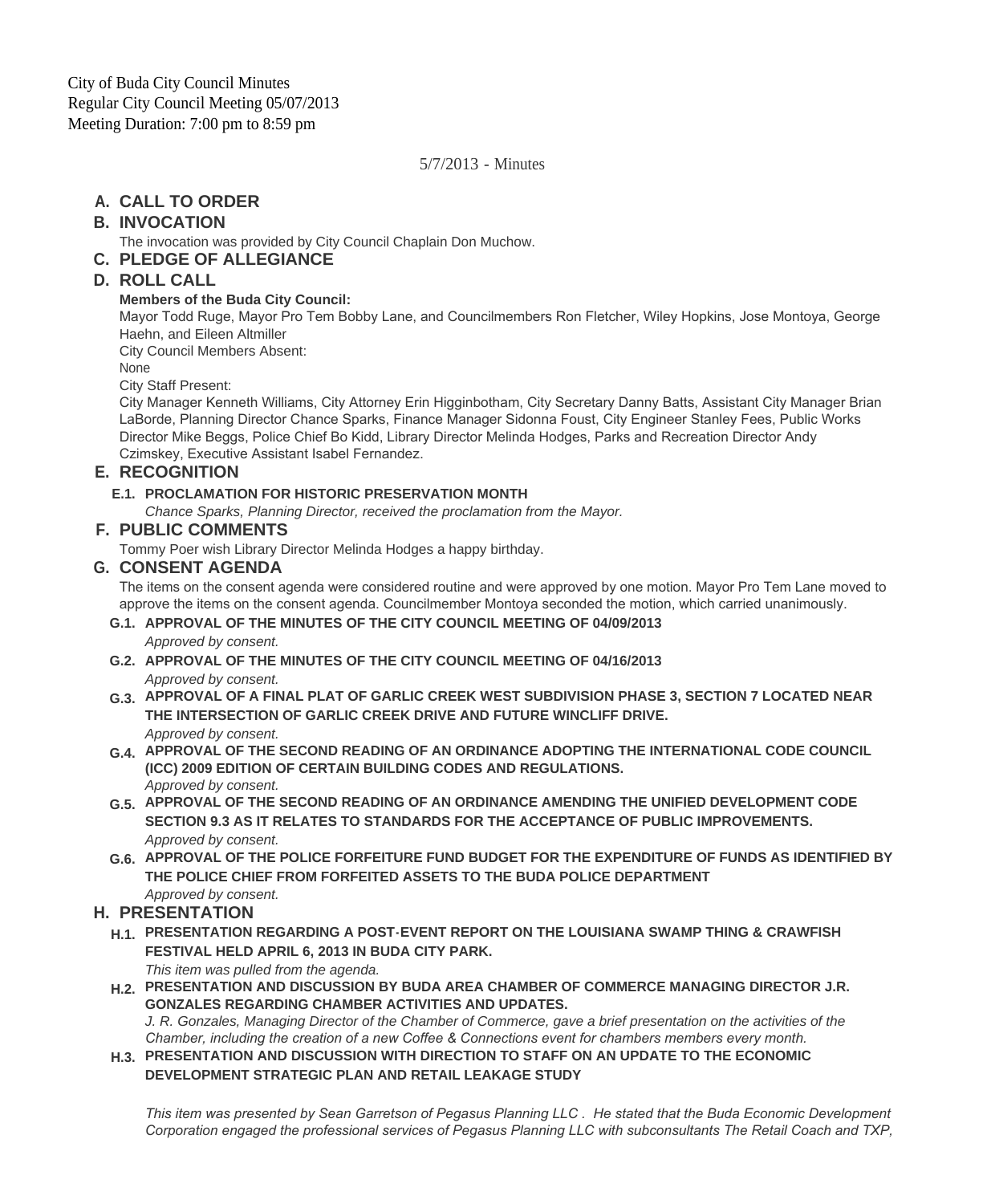to perform an Economic Development Strategic Plan and Retail Leakage Study. He also stated that Pegasus Planning *has performed their baseline data analysis and held a couple of steering committee meetings to review such data. He then gave an overview of the project to date, highlighting that Buda's opportunities for industrial development are hindered by limited land availability in the areas zoned for industrial, Buda 's three main retail markets compete with Southpark Meadows, Kyle Marketplace, and San Marcos Outlets, and the total retail leakage of the to these areas is approximately \$247,967,000. Given these findings, he suggested that Buda concentrate on promoting Hospitality and Tourism, Office, Light Industrial, and Retail uses, especially those that encourage vertical development.* 

*After the presentation, Councilmember Haehn stated that many citizens of Buda had chosen to locate here to get away*  from "vertical development", and that the City should be mindful of protecting it's unique small town character while *pursuing development.*

## **REGULAR AGENDA ITEMS I.**

#### **DELIBERATION AND POSSIBLE ACTION ON A REQUEST BY DODI SALAZAR FOR A 3:00 A.M. ACCESS TO I.1. STAGECOACH PARK ON MAY 18TH, 2013 FOR HER DAUGHTER'S GRADUATION PARTY.**

*Andrew Czimskey, Director of Parks & Recreation, presented this item to the City Council.*

*Rose Marie Shelton spoke in opposition to allowing the park to open early, stating that she did not want to be disturbed early in the morning by rowdy activity at the park.* 

*Tommy Poer stated that she was opposed to granting the request, and stated that the applicant should do her pre party cooking somewhere else and bring the food to the park at a more appropriate time.*

*Dodi Salazar then stated that the reason she wished to occupy the park so early in the morning was to facilitate the*  cooking of briskets for her afternoon party. She further stated that very few people would actually be in the park until the *time of the party at 2:00 p.m.*

*After the discussion, Councilmember Montoya moved to approve the item. Councilmember Fletcher seconded the motion, which carried by the following roll call vote: AYES- Mayor Ruge & Councilmembers Fletcher, Hopkins, Montoya, and Lane. NAYS- Councilmembers Haehn and Altmiller.*

#### **DELIBERATION AND POSSIBLE ACTION ON AN ORDINANCE AMENDING ARTICLE 14.03 OF THE CODE OF I.2. ORDINANCES REGARDING THE SALE OF FIREWORKS BY ESTABLISHING AN AMORTIZATION PROCESS FOR FIREWORKS SALES FACILITIES FOLLOWING ANNEXATION AND FURTHER PROHIBITING THE SALE OF FIREWORKS WITHIN 5,000 FEET OF THE CITY LIMITS.**

*Planning Director Chance Sparks presented this item to the City Council. He stated that the City Council had several options: 1. Do nothing and enforce the ordinance as is, 2. Amend the City's ordinance to allow for a one time 90 extension of use after annexation for retail fireworks establishments, and/or 3. Extend the City's ban on fireworks establishments 5000ft into the ETJ to ensure that the would be no future annexations of such establishments.*

*Rose Marie Shelton stated that the City needed to enforce its ordinances as written without exception.*

*Tommy Poer stated that she agreed with Ms. Shelton's comments.*

*Chester Davis, the owner of a recently annexed retail fireworks business, stated that he had bought his stock over a year prior to the up coming July 4th holiday, and further stated that he could not dispose of his surplus stock if not given the opportunity to operate on the upcoming holiday.*

*Councilmember Haehn then stated that he was opposed to extending the City's regulations into the ETJ, because those residents could not vote.*

*Mayor Ruge stated that he supported the short term exception without the 5000ft regulation extension.*

*Councilmembers Fletcher and Montoya then discussed with Mr. Davis various aspects of his business operations, including his lease arrangements, product distribution, and business locations.* 

*Councilmember Altmiller then stated that she would support the short term exception and the 5000ft regulation extension.*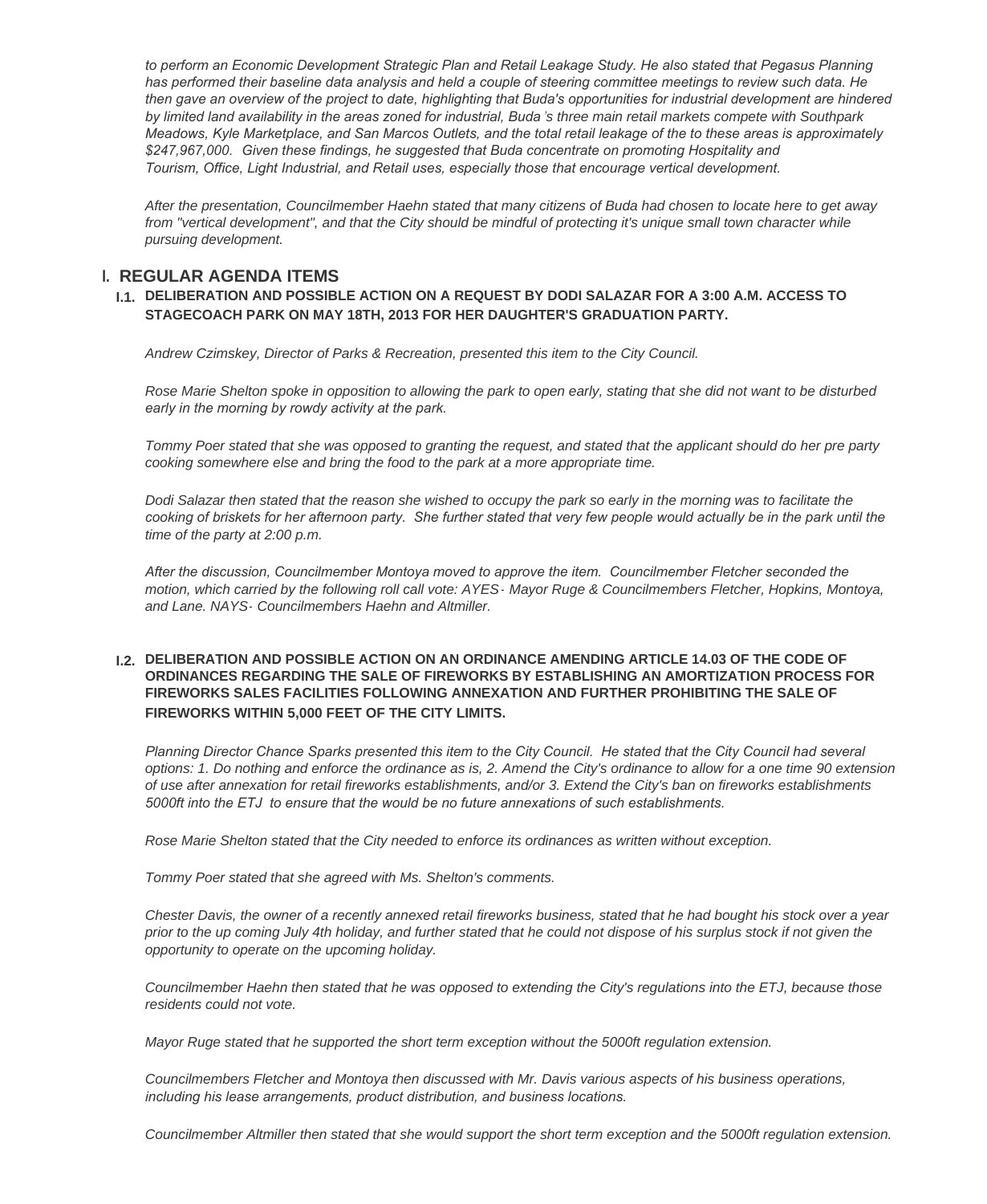*Councilmember Fletcher stated that he was opposed to legalizing the sale of a product that was illegal to use.*

*Councilmember Hopkins stated that ETJ residents & businesses know that they will be annexed someday and should have contingency plans in place.*

*Councilmember Altmiller then moved to approve the first reading of an ordinance which would allow for the 90 use exception and extend the City's fireworks regulations 5000ft into the ETJ. The motion was seconded by Mayor Ruge and failed by the following roll call vote: AYES - Mayor Ruge, Councilmembers Altmiller and Montoya. NAYS-Councilmembers Fletcher, Hopkins, Haehn, and Lane.*

*Councilmember Haehn then moved to approve the first reading of an ordinance which would allow for the 90 use exception, without the extension of the City's fireworks regulations. Mayor Pro Tem Lane seconded the motion, which carried by the following roll call vote: AYES- Mayor Ruge, Councilmembers Montoya, Haehn, Altmiller, and Lane. NAYS - Councilmembers Fletcher and Hopkins.*

#### **DISCUSS AND CONSIDER APPROVAL OF A RESOLUTION AUTHORIZING THE CITY OF BUDA TO ENTER INTO AN I.3. INTERLOCAL AGREEMENT WITH THE REGION 4 EDUCATION SERVICE CENTER WHICH SPONSORS THE COOPERATIVE PURCHASING NETWORK (TCPN), PROVIDING FOR A COOPERATIVE PURCHASING PROGRAM FOR GOODS AND SERVICES**

*Andrew Czimskey, Director of Parks & Recreation, presented this item to the City Council. He stated that participating in this cooperative would allow the City to taken advantage of competitive bidding while taking advantage of a less formal bidding process. He further stated that local vendors could sign up with the cooperative and participate on local projects.*

*After the presentation, Mayor Ruge moved to approve the resolution. Councilmember Haehn seconded the motion, which carried unanimously.*

#### **DISCUSSION AND POSSIBLE ACTION ON AMENDING THE START TIME OF REGULAR MEETINGS OF THE CITY I.4. COUNCIL FROM 7:00PM TO 6:30PM**

*City Manager Kenneth Williams presented this item to the City Council, and noted that it had been placed on the agenda at the request of Councilmembers. He stated that moving the meeting start time back to 6:30 would cut back on staff*  down time between the City's close of business at 5:00 p.m. and the commencement of the City Council meeting.  *Additionally, he stated that the 6:30 start time would still allow sufficient time for citizens to get to City Hall from work and participate in the meeting.* 

*After the presentation Mayor Pro Tem Lane made a motion to move the City Council regular meeting start time to 6:30 p.m. beginning with the first meeting in July. Mayor Ruge seconded the motion, which carried unanimously.*

### **STAFF REPORTS J.**

#### **STAFF REPORT REGARDING CITY LIMITS AND ANNEXATION NEAR THE SPORTSPLEX ON FM 1626 J.1.**

*Chance Sparks, Director of Planning, presented this item to the City Council. He stated that a mapping error had led to the City Limits being depicted inaccurately in the vicinity of the Sportsplex. He stated that the City's mapping contractor at the time had used a general hand drawn map of the annexation of the Sprotsplex property instead of the more accurate metes & bounds description contain in the annexation ordinance to produce the City Limits map. The resulting map*  indicated that the City Limits where much closer to FM 1626 than they actually were. However, he stated that the *Appraisal District had used the metes & bonds for taxation purposes, so no taxes had been improperly collected. Mr. Sparks concluded by stating that the map had been corrected, and that Councilmembers could request a future agenda item if they wished to proceed with annexing the area previously thought to be in the City.*

#### **STAFF REPORT: LEGISLATIVE UPDATE ON 83RD LEGISLATURE J.2.**

*Assistant City Manager Brian LaBorde presented this item to the City Council. He gave a brief overview of the City's efforts to secure the passage of several bills before the legislature.*

#### **CITY MANAGER'S REPORT J.3.**

*City Manager Kenneth Williams updated the Council on the following topics:*

*1. Police Chief Bo Kidd gave a brief update on the enforcement of the new commercial vehicles ordinance on the Cabela's property. He stated that the Police Department had been issuing warnings to trucks illegally parked there and would soon begin issuing citations. He also stated that signs announcing the new regulations had been put up at the*